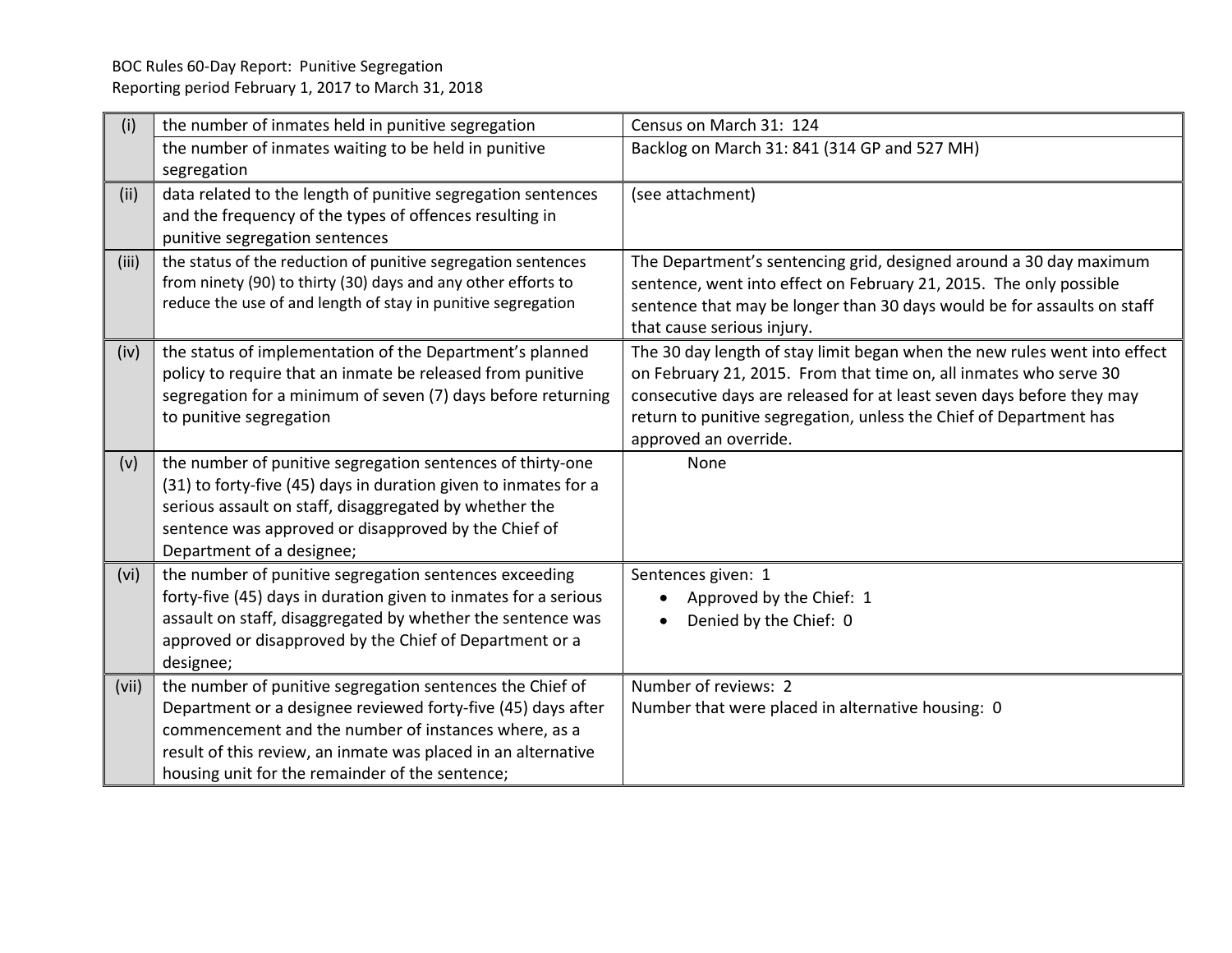| (viii)<br>(ix)    | the number of requests submitted to the Chief of Department<br>to hold an inmate in punitive segregation for more than a<br>total of sixty (60) days within a six (6) month period,<br>disaggregated by whether the request was approved or<br>disapproved by the Chief of Department;<br>the number of inmates who received two (2) or more<br>placements in punitive segregation pursuant to section 1- | Total number of requests: 4<br>Total number approved: 2<br>Total number disapproved: 2<br>None |
|-------------------|-----------------------------------------------------------------------------------------------------------------------------------------------------------------------------------------------------------------------------------------------------------------------------------------------------------------------------------------------------------------------------------------------------------|------------------------------------------------------------------------------------------------|
|                   | 17(d)(3);                                                                                                                                                                                                                                                                                                                                                                                                 |                                                                                                |
| (x)               | the number of inmates currently (March 31) in Department<br>custody who have, during their current incarceration, been<br>housed in punitive segregation a total of:                                                                                                                                                                                                                                      |                                                                                                |
|                   | one (1) to thirty (30) days                                                                                                                                                                                                                                                                                                                                                                               | 76                                                                                             |
|                   | thirty-one (31) to sixty (60) days                                                                                                                                                                                                                                                                                                                                                                        | 27                                                                                             |
|                   | sixty-one (61) to ninety (90) days                                                                                                                                                                                                                                                                                                                                                                        | 11                                                                                             |
|                   | ninety-one (91) to one-hundred-twenty (120) days                                                                                                                                                                                                                                                                                                                                                          | $\overline{3}$                                                                                 |
|                   | more than one-hundred-twenty (120) days $\vert$ 7                                                                                                                                                                                                                                                                                                                                                         |                                                                                                |
| (x <sub>i</sub> ) | the number of inmates currently (March 31) housed in<br>punitive segregation, who have been held there,<br>consecutively, for:                                                                                                                                                                                                                                                                            |                                                                                                |
|                   | one (1) to thirty (30) days                                                                                                                                                                                                                                                                                                                                                                               | 124                                                                                            |
|                   | thirty-one (31) to sixty (60) days                                                                                                                                                                                                                                                                                                                                                                        | $\mathbf 0$                                                                                    |
|                   | sixty-one (61) to ninety (90) days                                                                                                                                                                                                                                                                                                                                                                        | $\mathbf 0$                                                                                    |
|                   | ninety-one (91) to one-hundred-twenty (120) days                                                                                                                                                                                                                                                                                                                                                          | $\mathbf 0$                                                                                    |
|                   | more than one-hundred-twenty (120) days                                                                                                                                                                                                                                                                                                                                                                   | $\mathbf 0$                                                                                    |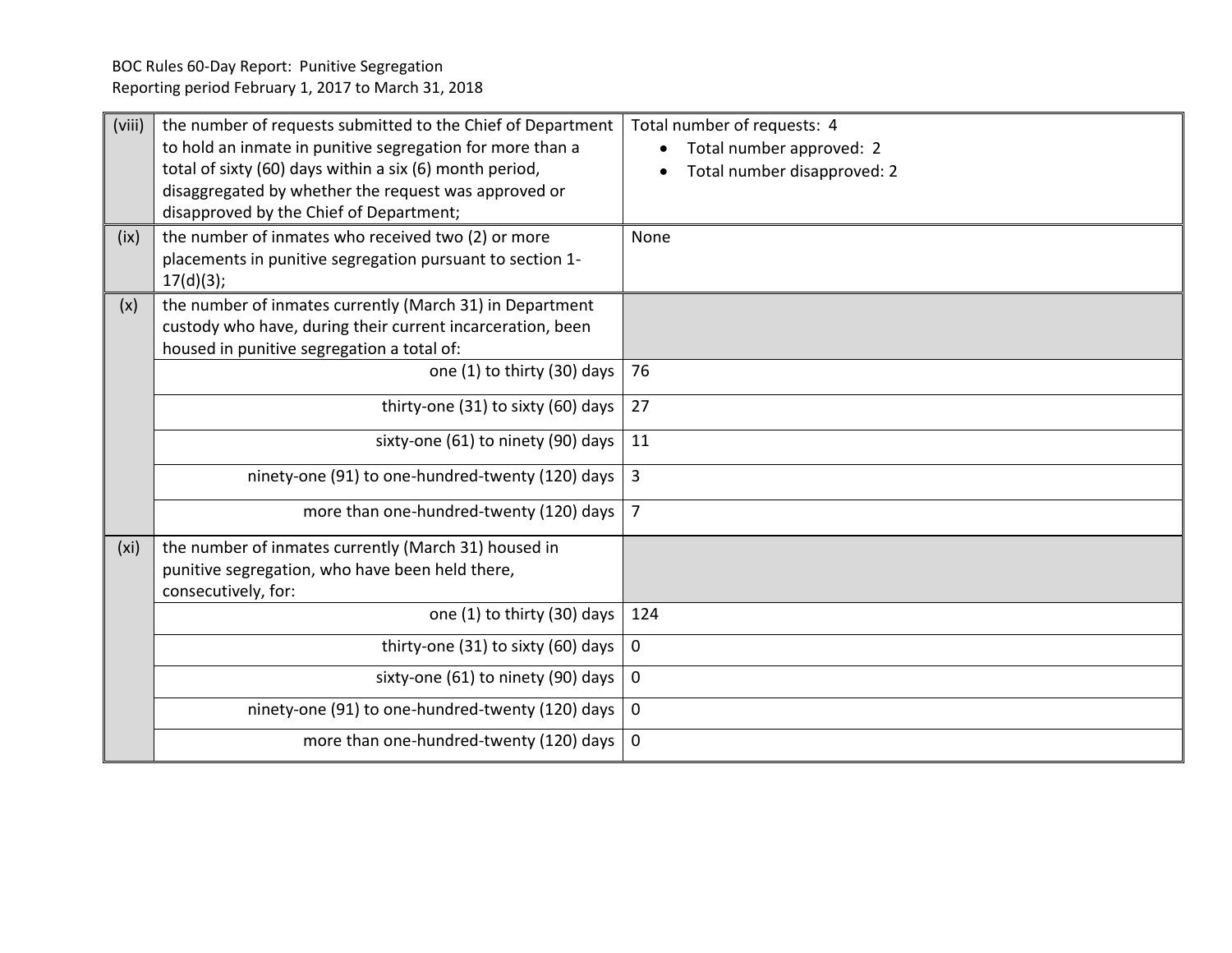| (xii)  | a plan and timeline detailing steps necessary to reduce the<br>length of punitive segregation sentences and to reduce the<br>number of inmates housed in punitive segregation | Punitive segregation sentences have been reduced to a maximum of 30<br>days, with possible exception for assaults on staff that cause serious<br>injury. Punitive segregation has been eliminated for all inmates aged 16-<br>21. Additionally, DOC has partnered with the Vera Institute of Justice to<br>develop safe alternatives to segregation. This nearly two year project<br>includes a year of policy and procedure assessment before reforms are<br>recommended and implemented. DOC is currently reviewing the report<br>and its recommendations. |
|--------|-------------------------------------------------------------------------------------------------------------------------------------------------------------------------------|--------------------------------------------------------------------------------------------------------------------------------------------------------------------------------------------------------------------------------------------------------------------------------------------------------------------------------------------------------------------------------------------------------------------------------------------------------------------------------------------------------------------------------------------------------------|
| (xiii) | data related to the amount of recreation provided to inmates<br>housed in punitive segregation                                                                                | Number of inmates who went to rec: 1,354                                                                                                                                                                                                                                                                                                                                                                                                                                                                                                                     |
|        | data related to the amount of out-of-cell time provided to<br>inmates housed in punitive segregation                                                                          | Number of inmates who received 7 hours per day of out-of-cell time: 13<br>Average daily population who received 7 hours of out-of-cell time: 2                                                                                                                                                                                                                                                                                                                                                                                                               |
| (xiv)  | any other information the Department or the Board deems<br>relevant to the Board's assessment of punitive segregation in<br>Department facilities                             | Information has been shared with the Board as it has been requested.                                                                                                                                                                                                                                                                                                                                                                                                                                                                                         |

\*Total includes all punitive segregation and RHU areas Department-wide.